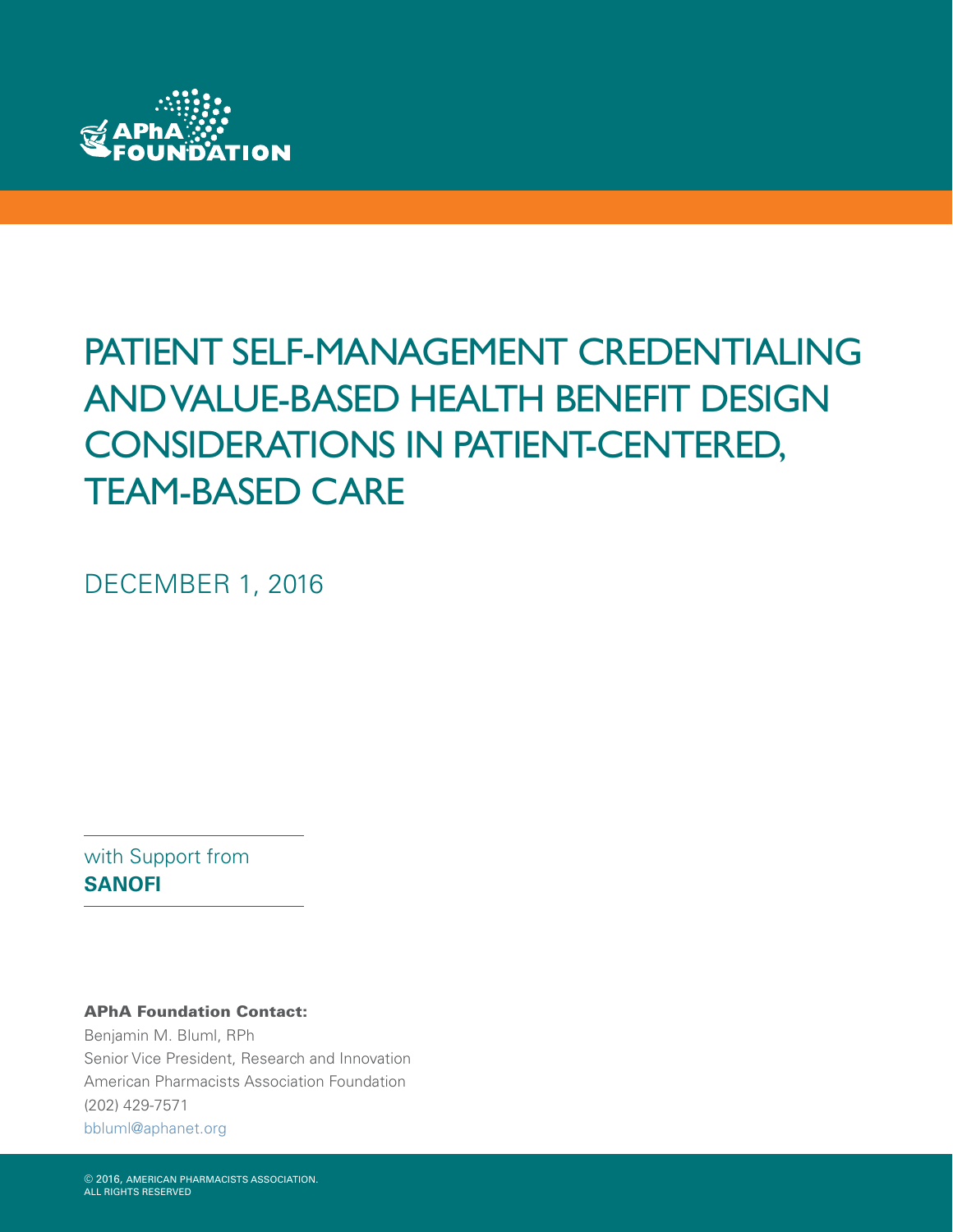

## **Introduction**

The health care system in the United States is expected to deliver high quality services that result in positive patient outcomes while minimizing costs. This expectation is difficult to achieve or evaluate because the health care delivery system is complex and involves numerous stakeholders (e.g., patients, providers, payors, policymakers, and others) that each have a different, but vested, interest in the system. In addition, the U.S. health care delivery system is extremely fragmented and difficult for both patients and providers to navigate. Patients experience issues related to health care access, quality of care, and rising costs. Health benefit design, formularies, prior authorizations, and other restrictive requirements within the system often create barriers that interfere with the treatment for individual patients.

Medications are the primary treatment modality for chronic health conditions in our health care delivery system today. As such, optimizing medication use is essential for improving health. Health care providers need the flexibility to customize treatment plans to optimize the care delivered to individual patients and improve patient outcomes.

Patient credentialing is a unique concept where the patient's knowledge, skills, and performance associated with their chronic disease, lifestyle requirements, and therapy adherence strategies are assessed so health care providers can tailor education, support and care that effectively meets the specific needs of individual patients. The Patient Self-Management Credential (PSMC) is a psychometrically validated care resource that empowers health care providers and patients to work together in meaningful and efficient ways to identify and address areas for improvement in the self-management of health. With a progressive evidence-base that has evolved over the past 14 years, use of the PSMC has consistently produced patients that are more engaged and empowered to manage their own health care. The results of PSMC assessments have consistently provided a solution that has helped pharmacists and other providers identify the strengths and challenges of individual patients, allowing providers to tailor care plans to meet those specific needs.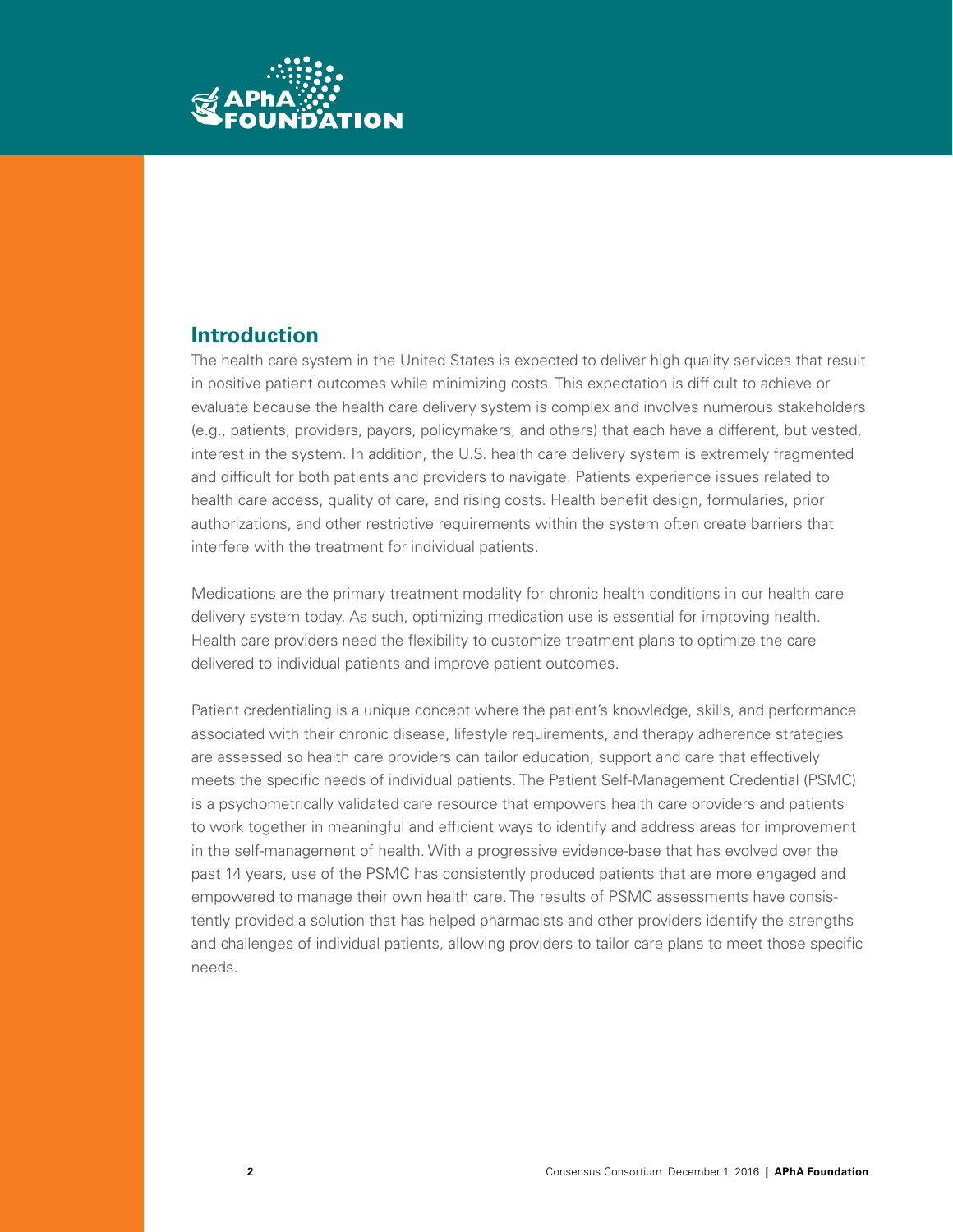

# **Convening a Consortium of Key Stakeholders**

The APhA Foundation convened a Consensus Consortium on Patient Self-Management Credentialing and Value-Based Health Benefit Design Considerations in Patient-Centered, Team-Based Care to facilitate an in-depth, thoughtful discussion among diverse perspectives to inform stakeholder thinking about the challenges within the current health care system and opportunities for potential system changes. The Consortium was convened on December 1, 2016, at the APhA headquarters in Washington, DC. Perspectives from four key constituencies were considered: 1) patients who have been empowered by their providers through use of the PSMC, 2) practitioners who have utilized the PSMC in their practices to customize care, 3) payors who make data-driven decisions to inform their coverage, and 4) value-based health decision makers from benefit managers and health systems.

Best practices and experiences from health care professionals with 472 years of collective experiences in 15-plus settings were represented at the Consortium (see table below).

| <b>SETTING</b>                                                       | <b>COLLECTIVE YEARS</b> |
|----------------------------------------------------------------------|-------------------------|
| Community (chain, independent, food/pharmacy, ambulatory care, FQHC) | 169                     |
| <b>Pharmacy and Therapeutics Committee</b>                           | 74                      |
| Research/Analytics                                                   | 73                      |
| Acute Care (hospital, health system)                                 | 41                      |
| <b>Integrated Service Delivery Network</b>                           | 26                      |
| <b>Health Plan</b>                                                   | 23                      |
| <b>Pharmacy Benefit Management</b>                                   | 9                       |
| Accountable Care Organization)                                       | 8                       |
| <b>Patient Centered Medical Home</b>                                 | 6                       |
| Other                                                                | 43                      |

The Consortium participants identified a myriad of issues, with the most notable being associated with medication use access, adherence, and self-management of chronic conditions. Information collected from participants included experiences about optimal care and specific examples of approaches that facilitate successful patient outcomes. Participants also identified potential barriers to the implementation of innovative practice models on a local level and brainstormed key components and strategies to facilitate successful resolution to these barriers. Within the Consortium, patient and provider experiences associated with care delivery and achievement within the PSMC were shared in an effort to inform rational, value-based health benefit decision-making.

The Consortium dialogue was robust and resulted in the development of valuable insights that the APhA Foundation used to create a set of principles to guide health care system stakeholders in making value-based health benefit design decisions, particularly for people with challenging and complex chronic conditions. The APhA Foundation anticipates that these principles will guide system stakeholders toward meaningful change in health-system design that will optimize the way that care is delivered, improve patient health outcomes, and decrease health care costs.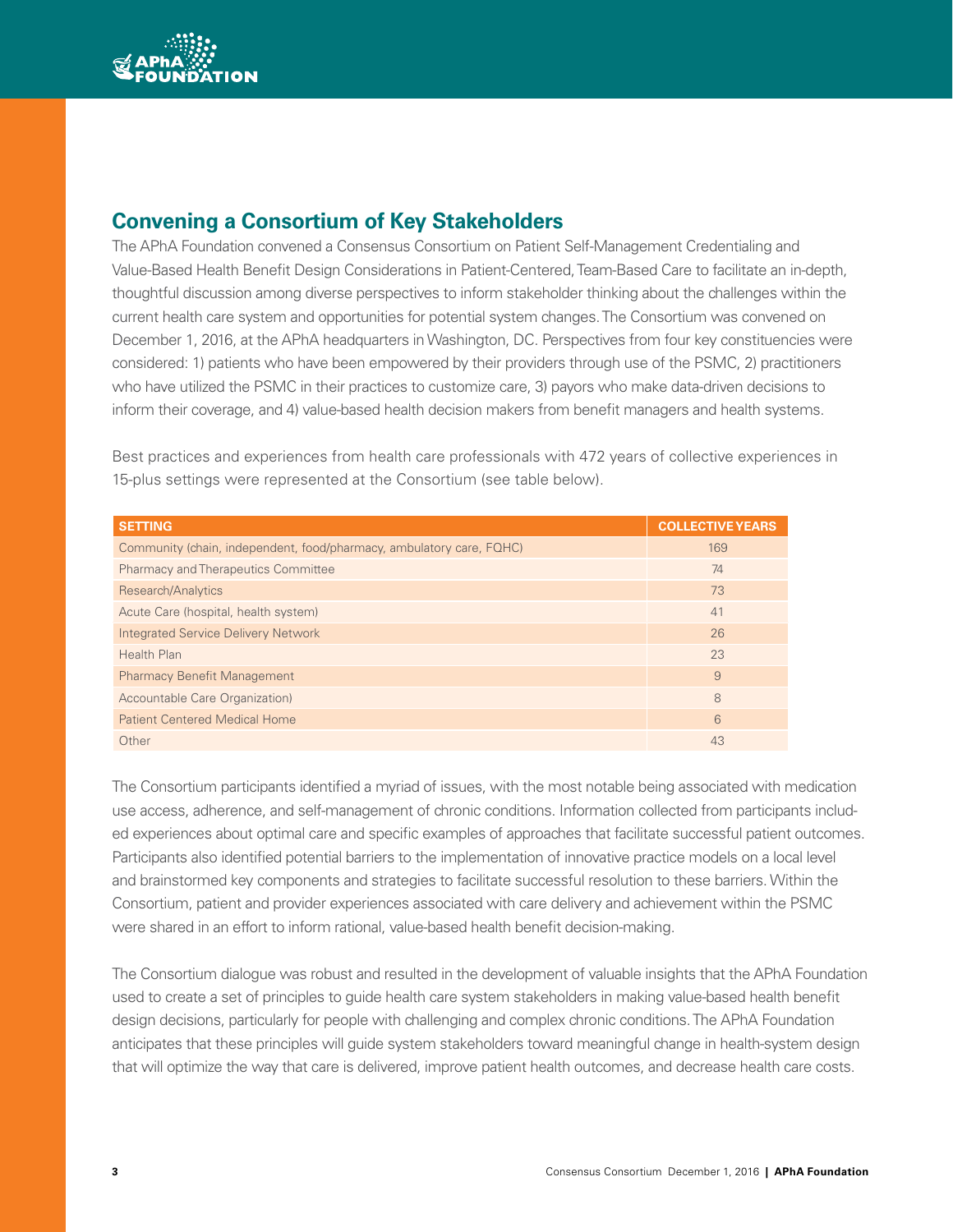

# **Consortium Recommendations**

A synthesis of the information, opinions, and expertise that emerged from the Consortium discussion produced six key themes that provided the basis for developing a principle-centered approach that will contribute to optimizing health and costs of care. The *Key Principles for Transforming* the Delivery of Patient Care that could **IMPACT** effective health care system changes and improve patient outcomes are to:



# **Inspire**

patients, providers and payors to transform the health care system



**Make**  the patient the center of all health care decisions



**Promote** access to evidence and information that elevates clinical decision-making



**Align** the incentives for patients, providers and payors



**Cultivate**  quality improvement and practice enhancement



**Take**  accountability for the financial, clinical and humanistic outcomes of patient medication use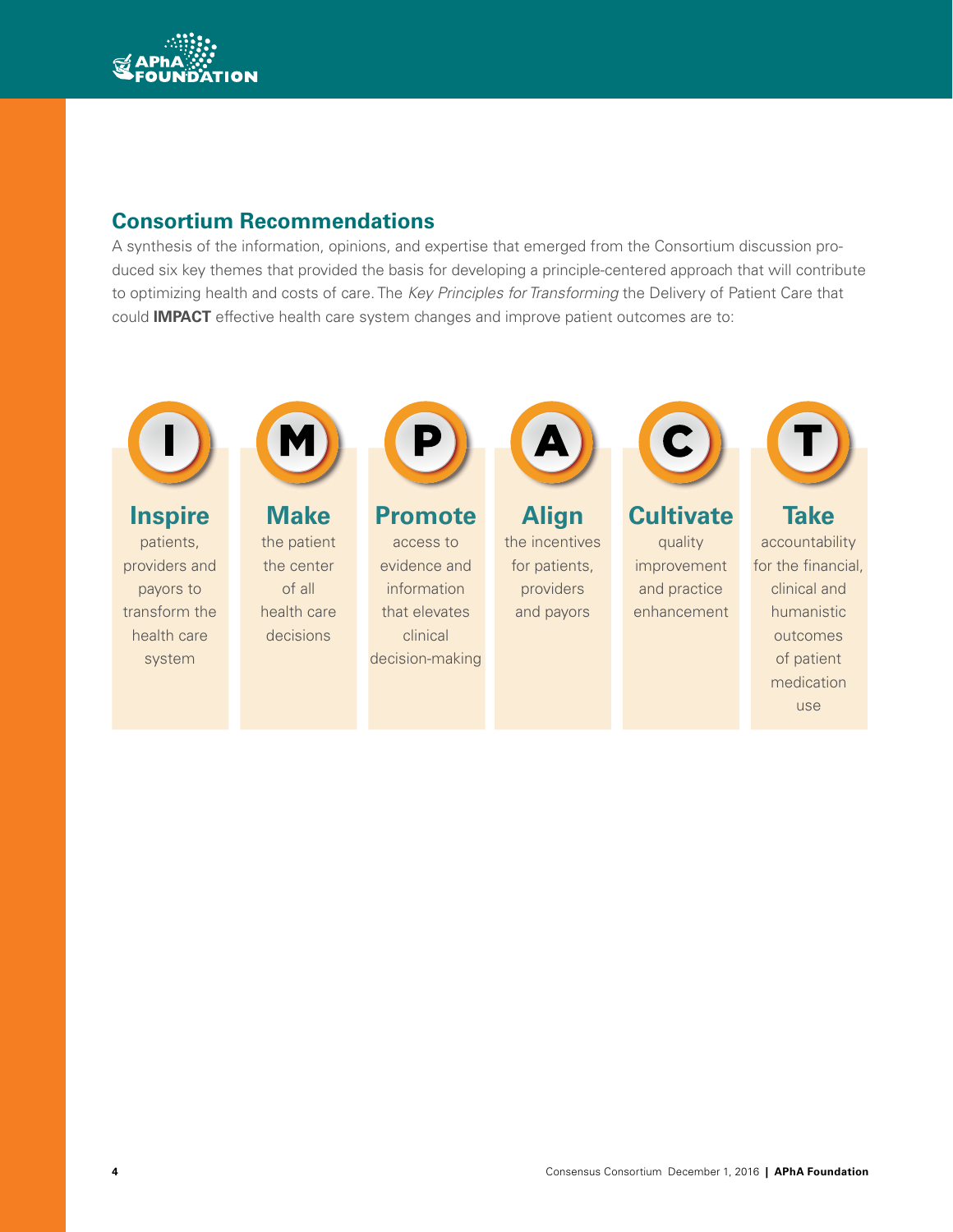

#### **Key Principles for Transforming the Delivery of Patient Care**

## **INSPIRE Patients, Providers and Payors to Transform the Health Care System**

The goal of delivering high quality health care services that result in positive patient outcomes while minimizing health care costs is difficult to achieve or evaluate because the health care system is complex and involves numerous stakeholders that each have their own vested interests in the system.

Patients have an interest in accessing affordable, quality patient care services that enable them to manage their health conditions. Appropriate management requires patients to work with their providers to optimize therapy and reach treatment goals. Once the treatment plan is optimized, ongoing management is a delicate balance that requires patient adherence to the plan, potential adjustment of the plan, and consistent monitoring and follow-up to maintain control of the health condition. Obstacles within the system that can interfere with patient self-management may include high costs of care, formulary restrictions (such as prior authorizations), or lack of benefits/coverage for recommended treatments. In addition, disruptions in care, such as nonadherence, formulary changes, or annual changes in health benefits/coverage, can substantially interfere with the patient's ability to maintain control of chronic health conditions. To optimize care for patients, unnecessary barriers and disruptions in care need to be eliminated or minimized so patients can be consistent with their treatment plans and achieve the best possible outcomes.

Ideally, the U.S. health care system provides resources designed to improve the health and well-being of

the population. However, in order for the system's resources to have a positive impact on an individual patient's outcomes, the delivery of care must be individualized and patient-centered. According to the Institute of Medicine (IOM), patient-centered care is: "Providing care that is respectful of, and responsive to, individual patient preferences, needs and values, and ensuring that patient values guide all clinical decisions."1 What may be best for one patient may not be best for all patients. The best interest of each individual patient should be the driver for all health care decisions. Patients should feel empowered to demand health care services that enable them to successfully manage their health conditions. Inspiring patients to assume an active role in their health care can be a driving force that positively transforms how health care is delivered. As consumers of health care, patients must feel empowered to advocate for their interests if the health care system creates unnecessary barriers that impede their ability to manage their health.

Providers have a vested interest in delivering high quality health care. With the shift toward value-based benefit designs, the system places emphasis on the quality of care provided and the outcomes achieved. Unfortunately, in the current health care system, providers are often being asked to do more for patients with fewer resources. This can present a significant challenge for providers and requires them to maximize limited resources to have a positive impact on patient care. One way to optimize care is to utilize an interdisciplinary team of health care providers. The value of using a team-based approach is that each provider brings different training, skills, knowledge bases, and patient care experience to the team. Unfortunately, the current health care system is fragmented, and individual health care providers often work and communicate within isolated silos. These barriers interfere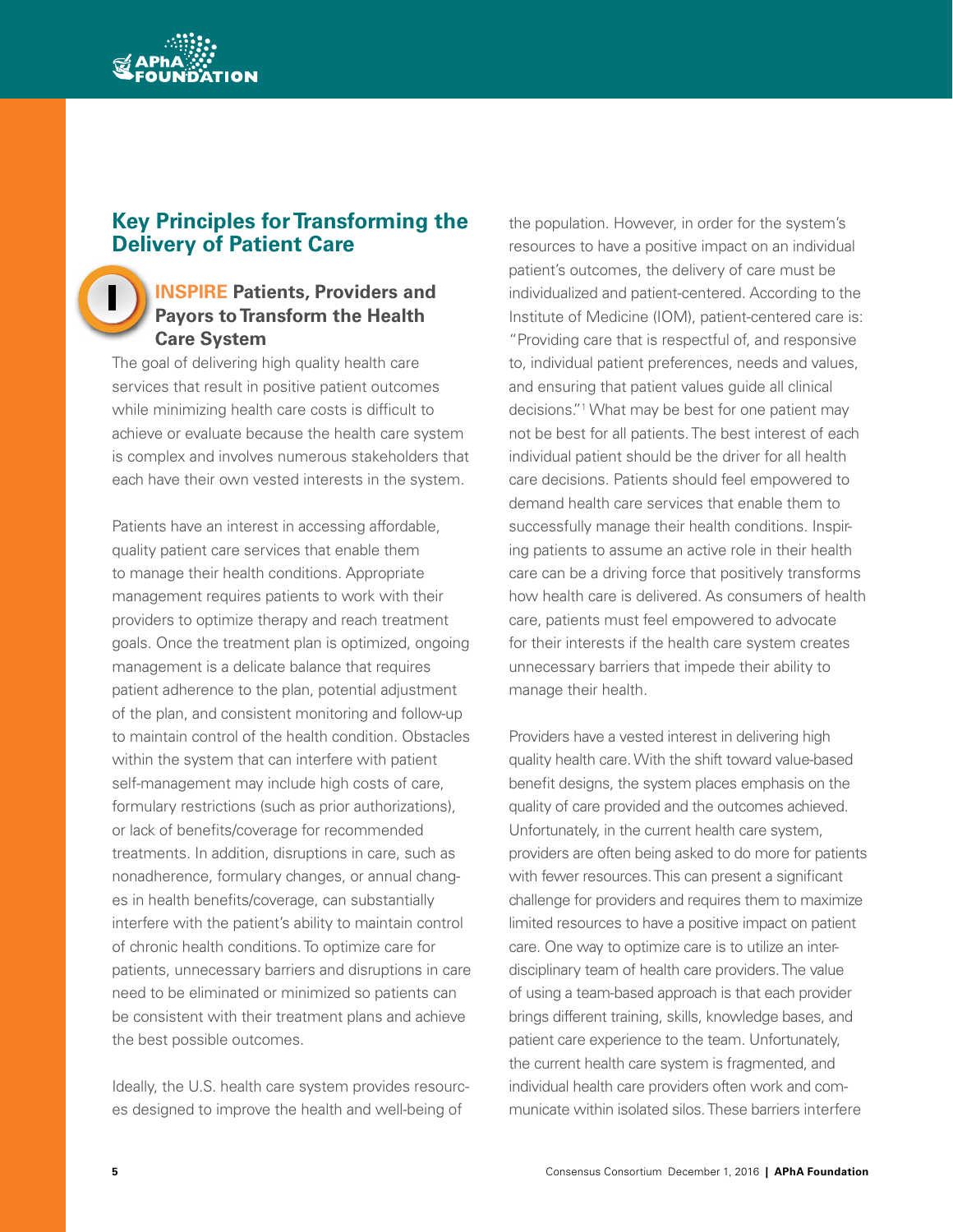

with the ability of health care providers to coordinate care and seamlessly communicate with other health care providers involved in treating a mutual patient. It is vital to remove these silos, or at the very least connect the silos, and facilitate a culture of teambased care. The team-based approach presents opportunities to work collaboratively to maximize the resources each provider brings to the table and eliminate unnecessary overlap. Maximizing every provider's level of expertise and allowing each provider to practice at the top of their respective skill set and license will facilitate a system where the patient has an opportunity to achieve the best possible outcomes. Patients will achieve the greatest benefit when their team of health care providers collaborate with one another and coordinate their care.

As health care costs continue to rise, payors within the health care system have an interest in curbing rising costs. While the need to minimize health care costs is widely acknowledged, it is vital to recognize that cost should not be the only consideration when making health care decisions. When payors make decisions that affect a patient's benefits or coverage, these decisions should be made based on evidence and with the best interest of the patient in mind. From a historical perspective, formularies were originally initiated in health-system settings operating under the guidance of local Pharmacy and Therapeutics Committees through participating pharmacists, physicians, and other stakeholders interested in optimizing medication use. Under these circumstances, health care professionals and administrators were locally responsible and accountable for the entire medication use process (prescribing, dispensing, administering, monitoring, and systems management), and the stakeholders were involved in making formulary decisions. Decisions that created resource utilization changes for patients, providers and payors were thus carefully

considered, principled and made by representative stakeholders participating in the process. They also typically include a balanced and informed approach to therapeutics, safety, efficacy, access and cost. In the current system, stakeholders involved in making formulary decisions may not be actively involved in the patient care process and may be engaged in a "national" approach to formulary management, moving away from local/regional decision making. This can cause a potential negative impact on patient care. Any decision that is made regarding the health and well-being of an individual patient (e.g., which medication should be prescribed to treat a chronic health condition) should be made by stakeholders (e.g., patients, providers) who are making patient-centered decisions based on the evidence.

Changes to health care benefits and coverage may be inevitable, but there must be a consistent and predictable approach to the decision-making process that ensures support for patients and reinforces efforts to treat and manage chronic health conditions. Payors must commit to minimizing disruptions in care. If an evidence-based decision drives a change in the plan parameters or coverage, patients and the patient's health care providers should be informed in advance to facilitate a smooth transition to an alternative therapy. Justification for changes being made in benefits or coverage should be communicated to the patient and the patient's health care providers to manage the transition and minimize any negative impact. When patients and health care providers are uninformed about benefits or coverage changes, resulting disruptions in care are detrimental to the patient, negatively impacting the process for patients to achieve or even maintain treatment goals.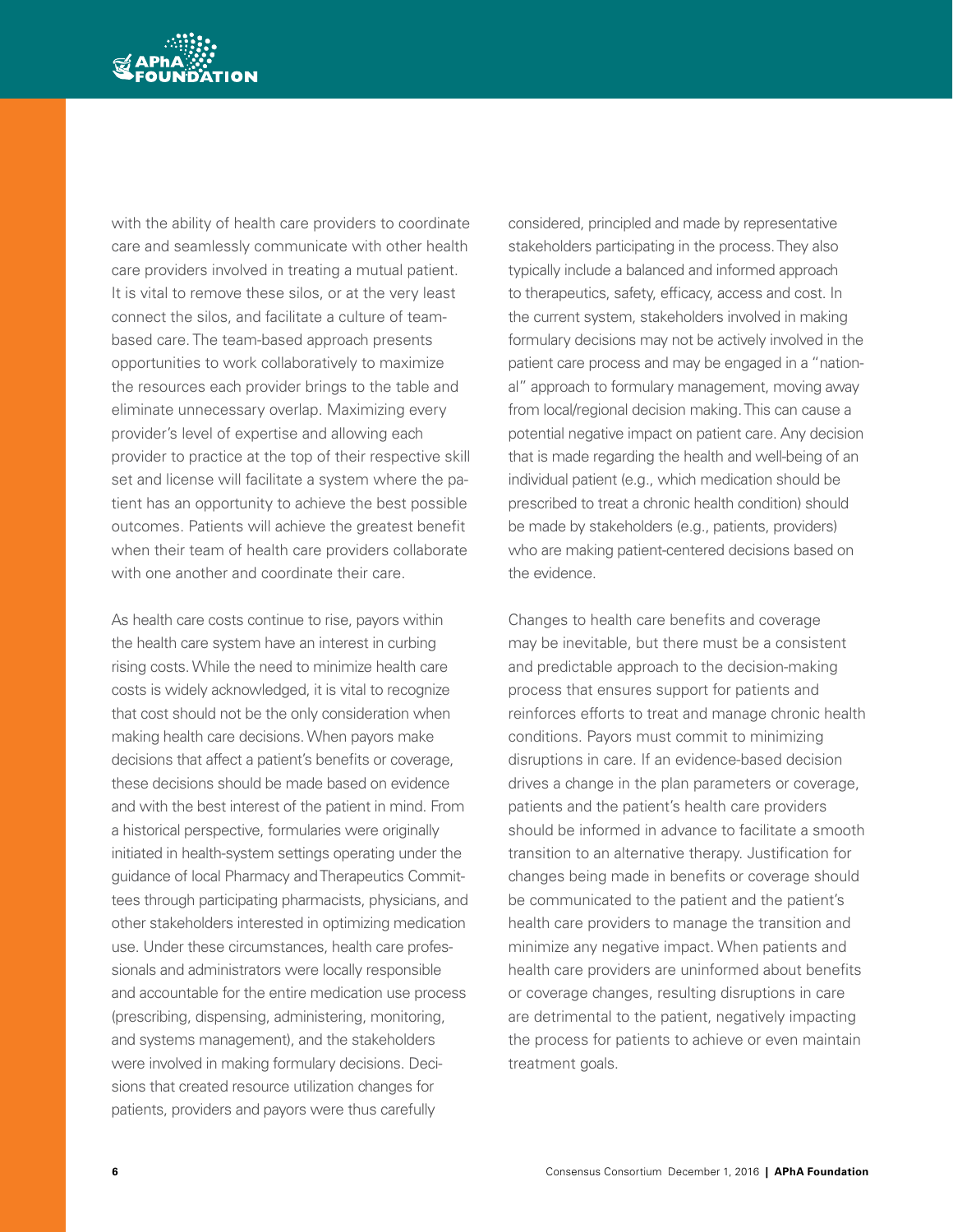



#### **MAKE the Patient the Center of All Health Care Decisions**

Often patients feel that they have lost control within the health care system, and this lack of empowerment can be overwhelming and may affect self-management of their condition. Disruptions in care, such as a new insurance plan or coverage changes on an existing plan, can have a ripple effect on altering treatment outcomes. Out-of-pocket expenses may increase or medication coverage rules may change, leading to a patient's decision to discontinue prescribed medications that had been effective in managing their chronic health care condition. Access to health care providers that patients have built rapport with may no longer be available. Even access to valuable patient care tools, such as medication adherence packaging, may not be available when the patient is required to access a new pharmacy provider. These care disruptions can occur annually or more frequently in some coverage arrangements, and without patient or provider awareness, thus disturbing care relationships and negatively impacting health and well-being.

These modifications in therapy are often driven by financial considerations rather than the patient's health care needs. Health care providers, especially pharmacists, are often faced with managing and facilitating communications about adjustments to therapy when benefits change, and it can be challenging for health care providers to explain to patients the rationale for a change in medication coverage. There is an identified need to minimize disruptions in patient care and to have effective processes in place to manage care disruptions when they do occur. A patient-centered approach to health care system decisions, rather than purely financially driven decisions, may prove to be both clinically and economically advantageous.

There is a distinct opportunity to maximize patient care outcomes by focusing on ensuring continuity of care and improving the patient care experience. Generally, the focus is on improving the care provided to patients, rather than improving care by including patients in the decision-making process. There is value in establishing a patient-centered approach as the foundation to all aspects of designing health care systems that utilize highly functioning team-based care. Including patients in the decision-making process enables the patient to take an active role in their care, having shared accountability in improving their total health. Patients are more likely to adhere to a plan they helped to create.

A health care provider's approach to caring for patients can also make a difference. Pharmacists are in a position to foster patient empowerment by engaging them directly in their own care, exploring and identifying their motivations and specific needs. Activating the patient as an informed participant in their care, at the center of the decision-making process, may prove instrumental to achieving goals of therapy. While a patient-centered approach is important, the system also needs to empower and engage patients in self-care management to obtain optimal results.

Tools such as the PSMC, developed by the APhA Foundation, can be helpful in efficiently assessing patient knowledge, skills, and performance related to self-management of their health care condition. In order to maintain desired health outcomes, it is crucial to focus on the patient, understanding his or her individual needs.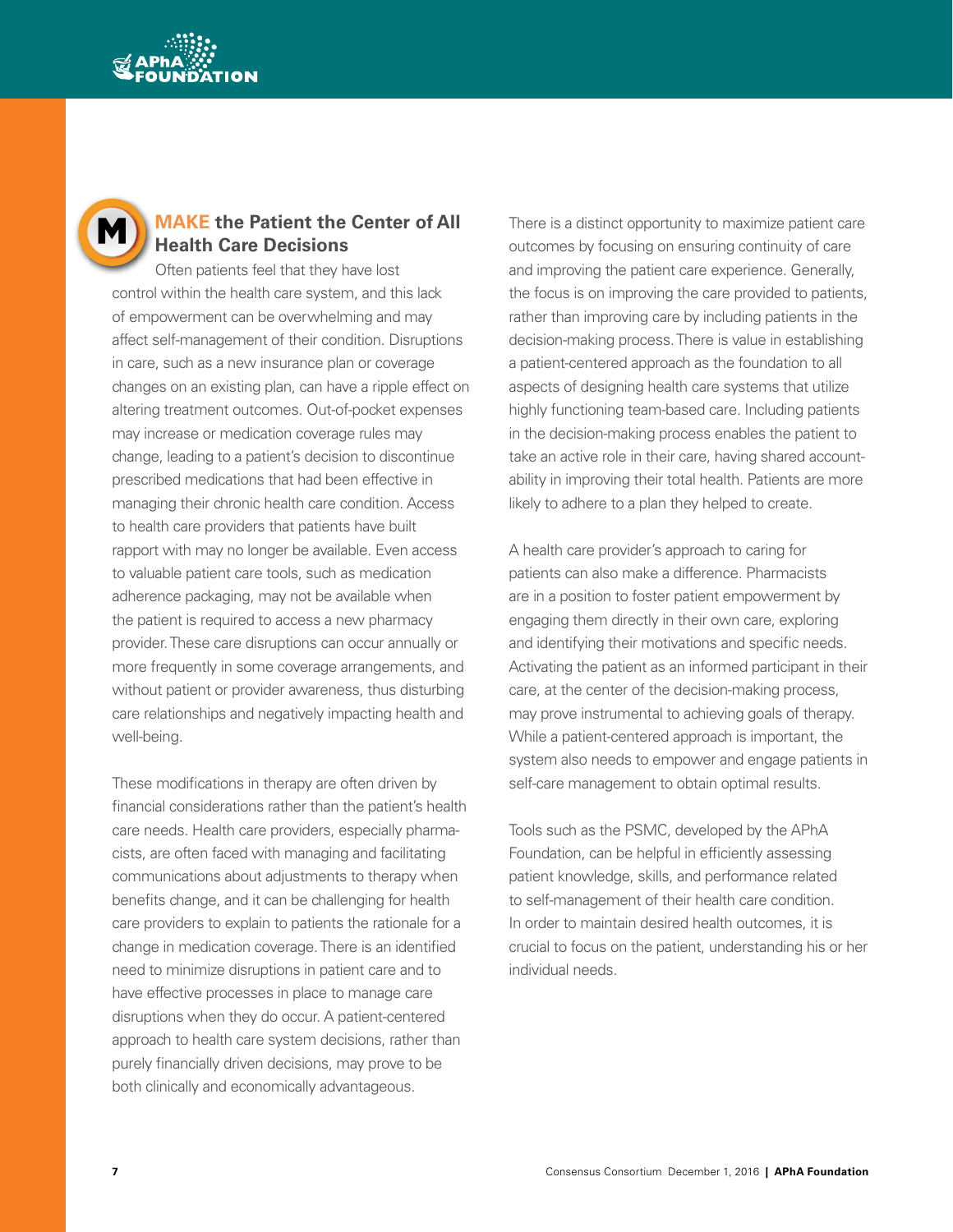



#### **PROMOTE Access to Evidence and Information that Elevates Clinical Decision-Making**

Ideally, health care providers should have access to quality evidence and patient information that will support clinical decision-making. Information sharing among providers that are trying to maximize the care for a mutual patient will ensure that providers are making the best decisions they can by improving the information they have access to. For example, physicians would be better positioned to make well-informed treatment decisions with access to an accurate and up-to-date medication list and patient specific adherence data. Pharmacists would benefit from having access to a patient's laboratory data and physician progress notes that can help them determine if a patient's medication therapy is helping them achieve their treatment goal.

In the current fragmented health care system, barriers exist that interfere with the ability of health care providers to access critical patient information, coordinate care and communicate with other health care providers involved in treating a mutual patient. Expecting health care providers to make treatment decisions with limited patient information does not serve the patient's or the health care system's best interests. As health care providers work together to help a patient manage a health condition, it is important to facilitate regular communication and establish a consistent flow of information between and among providers. All health care providers involved in the patient's care should have access to the patient's treatment plan, be able to consistently assess the patient's progress toward his or her goals, and seamlessly communicate with other providers about changes being made to the care plan. Ideally, all health care providers would have shared read-write access to the mutual patient's medical record, which would facilitate information

sharing that is essential for all providers to optimize patient care.

# **ALIGN the Incentives for Patients, Providers and Payors**

For over 14 years, the APhA Foundation has been successfully implementing its structure and process models coupled with the PSMC to demonstrate the impact of health care collaborations that include pharmacists empowering patients, improving people's health, and lowering total costs for care. The challenges of program implementation vary across diverse communities, but the outcomes appear to remain consistent. When integrated health care teams utilize knowledge, skill, and performance assessments that help providers identify patient strengths and weaknesses, the team is able to create consistency, reinforce messaging, and give patients the tools and information they need to manage their health between visits with a health care provider. One component that has been consistent and emphasized in the successful APhA Foundation's structure and process models is encouraging incentives to be properly aligned for patients, providers, and payors.

Within published examples such as the Asheville Project, Patient Self-Management Program (PSMP), and the Diabetes Ten City Challenge (DTCC), patients received financial incentives to attend visits with the pharmacist and remain engaged in their own health care. In Project IMPACT: Diabetes, some patients received financial incentives, but many patients within these disproportionately affected populations who had access to low-cost or free services already recognized the access to high quality health care as the incentive. This trend illustrates that patients' access to health care may play an important role in determining the types of incentives that will effectively engage them in their own health care. When patients are beneficiaries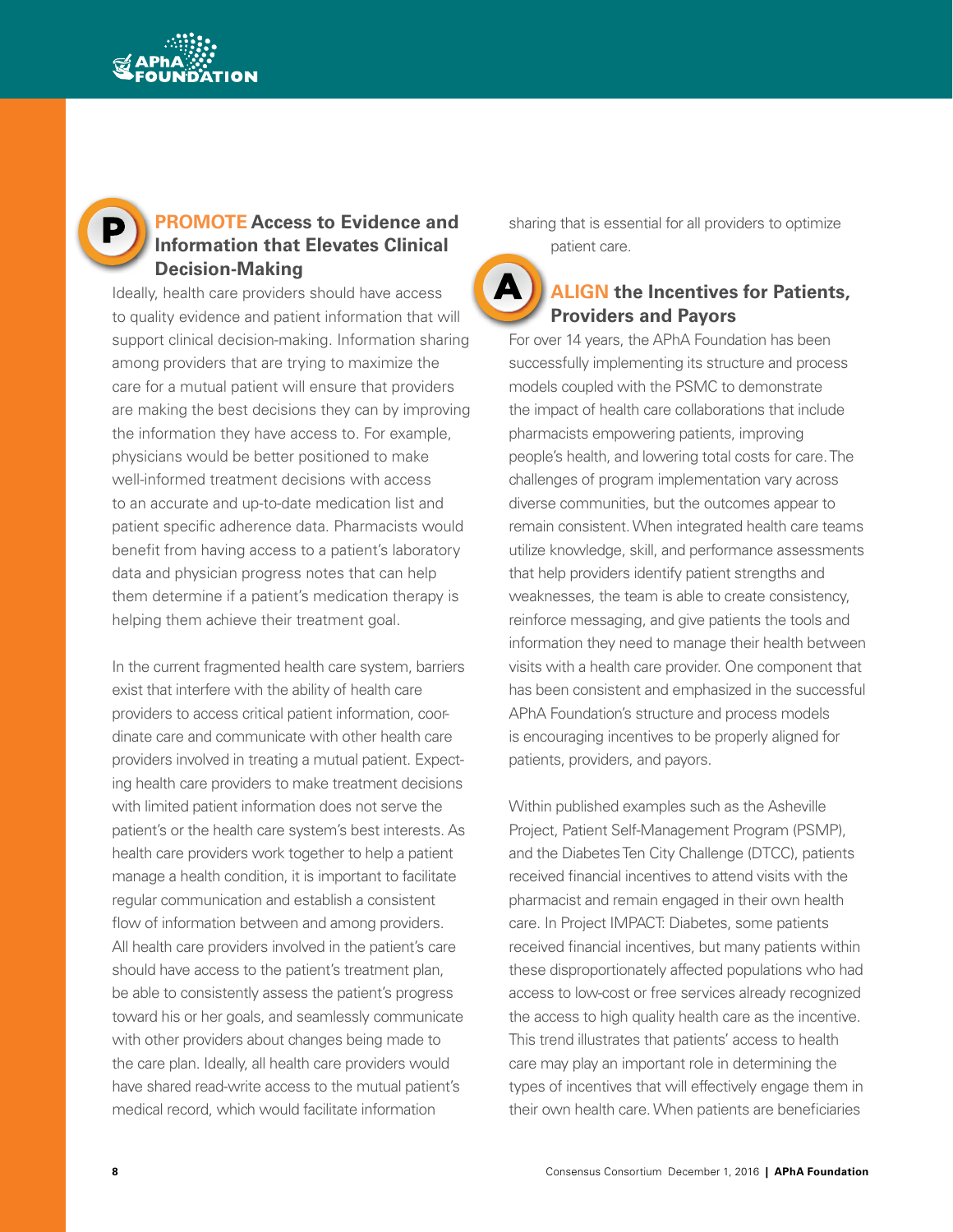

of a traditional, self-insured employer, they tend to engage most actively when there are financial incentives (or disincentives) provided. However, when patients are un- or under-insured, they often engage with their pharmacist because it provides them access to care they may not otherwise have received. Regardless of the type of incentive provided, properly aligning incentives is a cornerstone to engaging patients in self-management.

Incentives also need to be properly aligned for health care providers to effectively provide services that support health education, self-management, and patient empowerment within the health care system. From a historical perspective, provider incentives have most often been directly linked to payment for services. An additional incentive that could facilitate implementation of collaborative interdisciplinary care is additional payment to health care providers who participate in team-based care to achieve better health outcomes and greater efficiencies for their patients.

A trend is emerging in the federally qualified health centers and free clinics, as demonstrated within Project IMPACT: Diabetes, indicating that resource-scarce organizations actively embrace pharmacists as essential members of the health care team due to the efficiencies and cost savings they create. These organizations seek every opportunity to keep each member of the health care team working at the top of their respective skill set and license to foster cost-effective outcome improvements.

For payors, the ultimate incentive is lowering total health care costs while maintaining or improving the care that beneficiaries receive. The self-insured employer models of The Asheville Project, PSMP, and DTCC have shown that payors can consistently achieve net savings of approximately \$1,000 per

patient with diabetes per year when the pharmacist is involved in patient-centered, team-based care. These cost savings take into account patient incentives, payment for health care provider services (including pharmacists), and increased medication spend due to elevated adherence levels. The lower total cost for care makes this a sustainable model that enlightened payors, who are at-risk for all health care costs, are inclined to implement and maintain.

Properly aligning the incentives requires a change in the way money is invested in health care, particularly for government payors and large health plans. Costs are often viewed in two silos: medical claims and pharmacy claims. By segmenting these costs and not evaluating the per-beneficiary spend in total, the full value of the patient care services is rarely recognized. The increase in pharmacy claims due to increased medication adherence does not typically get linked to the decrease in medical claims from reduced hospitalizations and emergent care issues. As demonstrated in the Project IMPACT: Diabetes safety net communities, the government's investment provides resources for un- or under-insured people to receive care before their health care needs reach an emergent level. This type of investment begins to create a goal-oriented environment where providers work together to achieve better health. In order for payors to be successful and fully incentivized to implement patient-centered, team-based care services, they will need to invest significantly in ongoing health management and patient empowerment while evaluating health care costs in total.

#### IMPROVED ACCESSES + INTERVED FROM THE CONTROL TELEVISION OF THE CONTROL OF THE CONTROL OF THE CONTROL OF THE CONTROL OF THE CONTROL OF THE CONTROL OF THE CONTROL OF THE CONTROL OF THE CONTROL OF THE CONTROL OF THE CONTROL OF THE CONTROL OF TH IMPROVED ACCESS<br>
IMPROVED PROCESSES<br>
IMPROVED OUTCOMES<br>
OPTIMIZED COST AND  $IMPROVFD$   $ACCFSS$   $+$ IMPROVED OUTCOMES + OPTIMIZED COST AND IMPROVED OUTCOMES +<br>OPTIMIZED COST AND =<br>CARE (VALUE)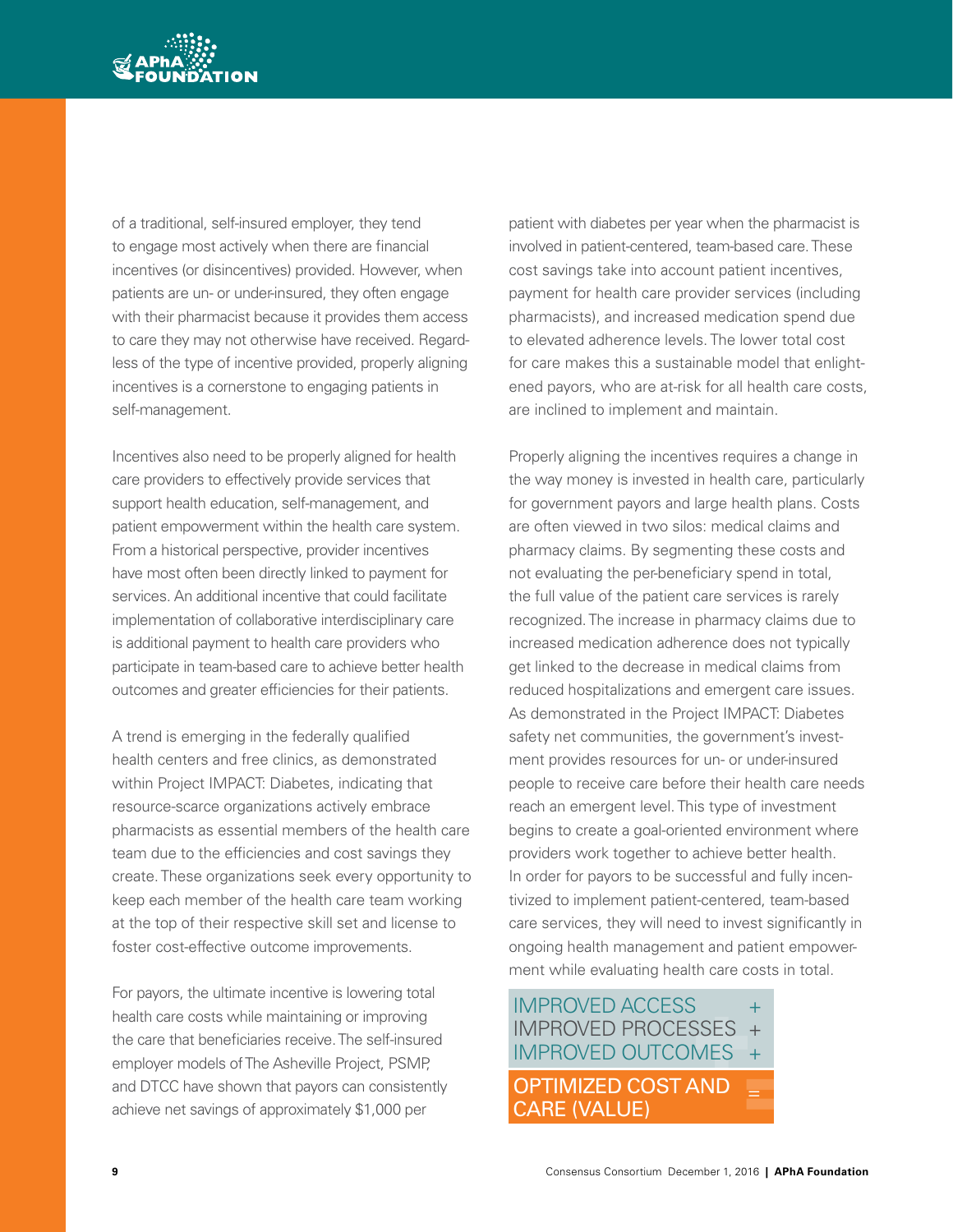



# **CULTIVATE Quality Improvement and Practice Enhancement**

The national focus on a value-based health system has shifted the marketplace from paying providers a fee for each service delivered toward paying providers for the quality of the care they provide as assessed by outcomes achieved. Value-based programs are focused around three aims – better care for individuals, better health for populations, and lower health care costs that directly link performance of quality measures to provider payment<sup>2</sup>.

Pharmacists are well positioned to be part of value-based solutions to improve care and decrease health care costs. Quality standards and measures that focus on medication safety, medication adherence and appropriateness of medication therapy are all areas where the pharmacist is best positioned to improve quality of care for patients. In a value-based health system, pharmacists must establish consistency and predictability in the quality of the services they provide and demonstrate they can meet established quality measures that seek to drive quality of care around medication use such as the Centers for Medicare and Medicaid's (CMS) Star Ratings, the Pharmacy Quality Alliances' (PQA) Performance Measures, and The Joint Commission Standards.

As the health care system evolves, numerous stakeholders will have incentives to measure and benchmark the outcomes of health care providers, including pharmacists. Consumers will have access to information that will drive decisions on individual providers, health-systems, and pharmacy practices. There are numerous ways that pharmacists, both individually and at a practice level, can demonstrate competency and ensure quality.

All providers can work to improve quality within their own practice sites and use tools and resources that drive positive outcomes for their patients. Providers must continue to promote continuous quality improvement and practice enhancement through the adoption of quality standards and engage in established processes to ensure continued competency. For some pharmacists, pursuing additional credentialing and privileging opportunities may be of value. Certification through the Board of Pharmacy Specialties (BPS) in one of eight recognized specialties is a way to formally demonstrate continued competence in an area of specialization. As the scope of pharmacy practice evolves to meet the complex medication‐related needs of patients, board certification assures stakeholders of the level of knowledge and skills of pharmacists who provide direct patient care.3

Pharmacy practices can choose to be accredited as a way to demonstrate their commitment to quality and adherence to established practice standards. For example, the Center for Pharmacy Practice Accreditation (CPPA), a partnership established by the APhA, the National Association of Boards of Pharmacy (NABP), and the American Society of Health-System Pharmacists (ASHP), develops and implements comprehensive programs of pharmacy practice site accreditation and manages the process leading to the use of consensus-based standards for pharmacy practice accreditation. CPPA accredits those pharmacy practices that meet the accreditation criteria. Additional groups such as URAC, the Accreditation Commission for Health Care (ACHC), and the Compliance Team, among others, provide accreditation programs. Health plans, employers, regulators and other providers increasingly recognize site level accreditation as a measure of the quality of care provided.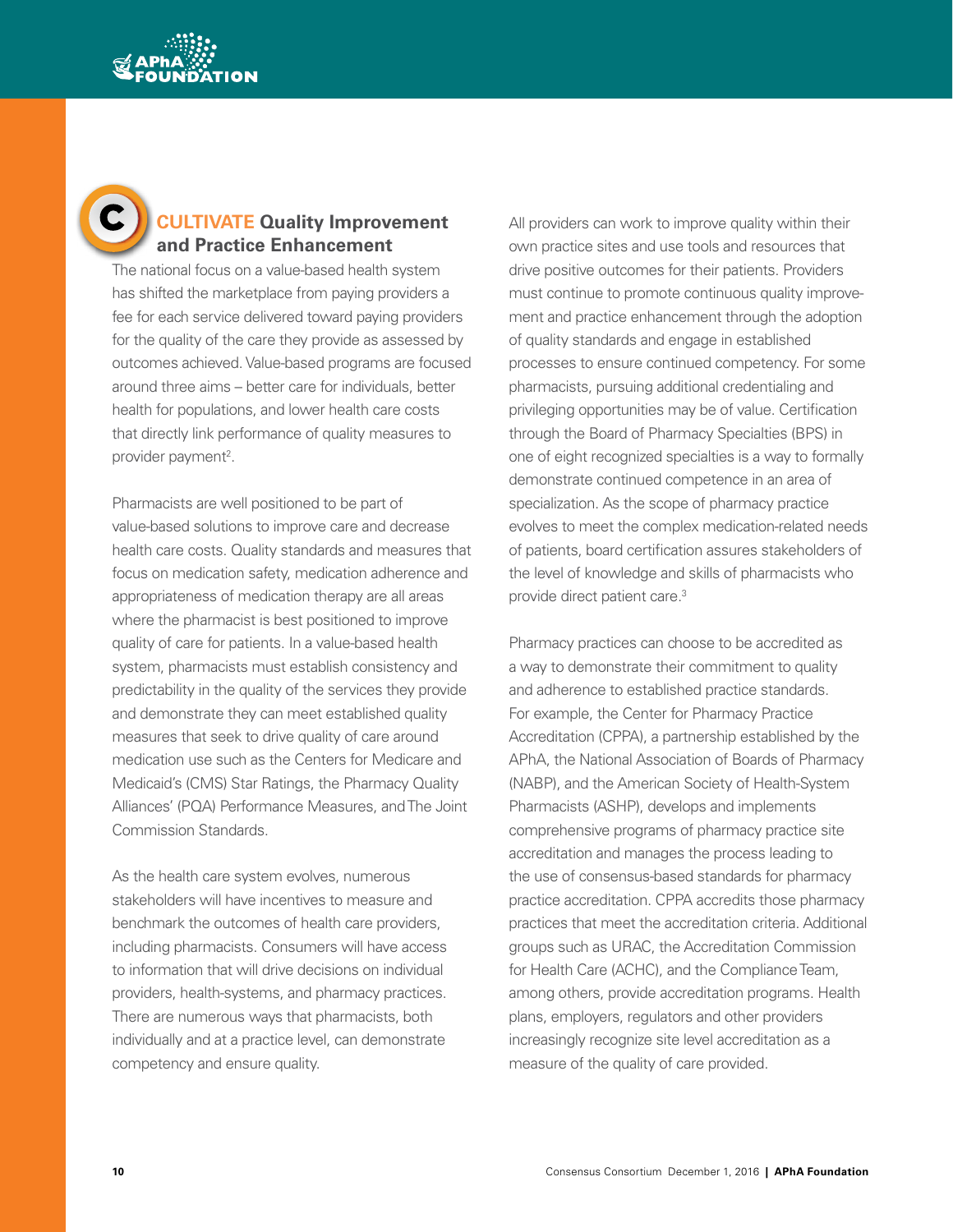

There are also opportunities for individual practices to demonstrate that they meet quality standards through participation in enhanced service networks. These networks, such as Community Care of North Carolina and the Iowa Community Pharmacy Network, establish criteria to ensure their participating pharmacies work closely with other stakeholders to provide quality services to patients, improve clinical outcomes, and decrease the costs of care. The roles and responsibilities of these sites go beyond traditional dispensing services to provide a suite of services that ensure medication optimization. Pharmacies that are accepted to participate must demonstrate the ability to deliver high quality, patient-centered care through an active, team-based approach. These types of service networks are rapidly expanding and offer additional opportunities for pharmacies to be included in value-based networks.

As evidenced through the published improvements associated with the use of the PSMC, patient credentialing is an innovative and consistently effective way to recognize and encourage patients to be self-motivated and take a personal interest in improving their health. When pharmacists and other health care providers utilize PSMC in their practices, they can ensure that health care resources are utilized most efficiently during each patient interaction and can tailor the encounter to meet the needs of the individual patient based on results from the credentialing process.

#### **TAKE Accountability for the Financial, Clinical and Humanistic Outcomes of Patient Medication Use**

Medications are the primary treatment modality for many chronic conditions, and when patients are well managed on their prescribed medications, outcomes can improve. Pharmacists are uniquely trained, within the health care team, to manage these medication outcomes. There is significant evidence over the last several decades that demonstrate the impact pharmacists can have in improving patient outcomes (e.g., adherence, alzheimer's, depression, diabetes, hyperlipidemia, hypertension, osteoporosis, adverse drug events, quality of life).<sup>4, 5, 6</sup> As medications account for more of the health care spend, pharmacists can take direct accountability for ensuring positive financial, clinical and humanistic outcomes for their patients.

Critically, the health care system must have appropriate metrics and consistent ways to collect and report outcomes to accurately measure the impact of pharmacists. These system designs must consider both process and outcomes measures. The system should not only be able to collect and report how pharmacists impact positive outcomes but also be able to assess the value of poor outcomes that were avoided through the patient care services provided by the pharmacists. It is critical that pharmacists, both individually and collectively, demonstrate the clinical, humanistic and financial evidence of medication-related interventions.

Value-based contracting, where providers are paid based on the attainment of medication-related health outcomes, is evolving. Pharmacists must engage in these specific programs and deliver predictable and measurable clinical results that demonstrate decreased costs. Engagement in value-based contracting rewards the efforts of high performers and allows these pharmacists to make themselves indispensable to patients, providers and payors. Providers that deliver high quality care that contributes to positive patient outcomes should seek appropriate attribution for the care they provide.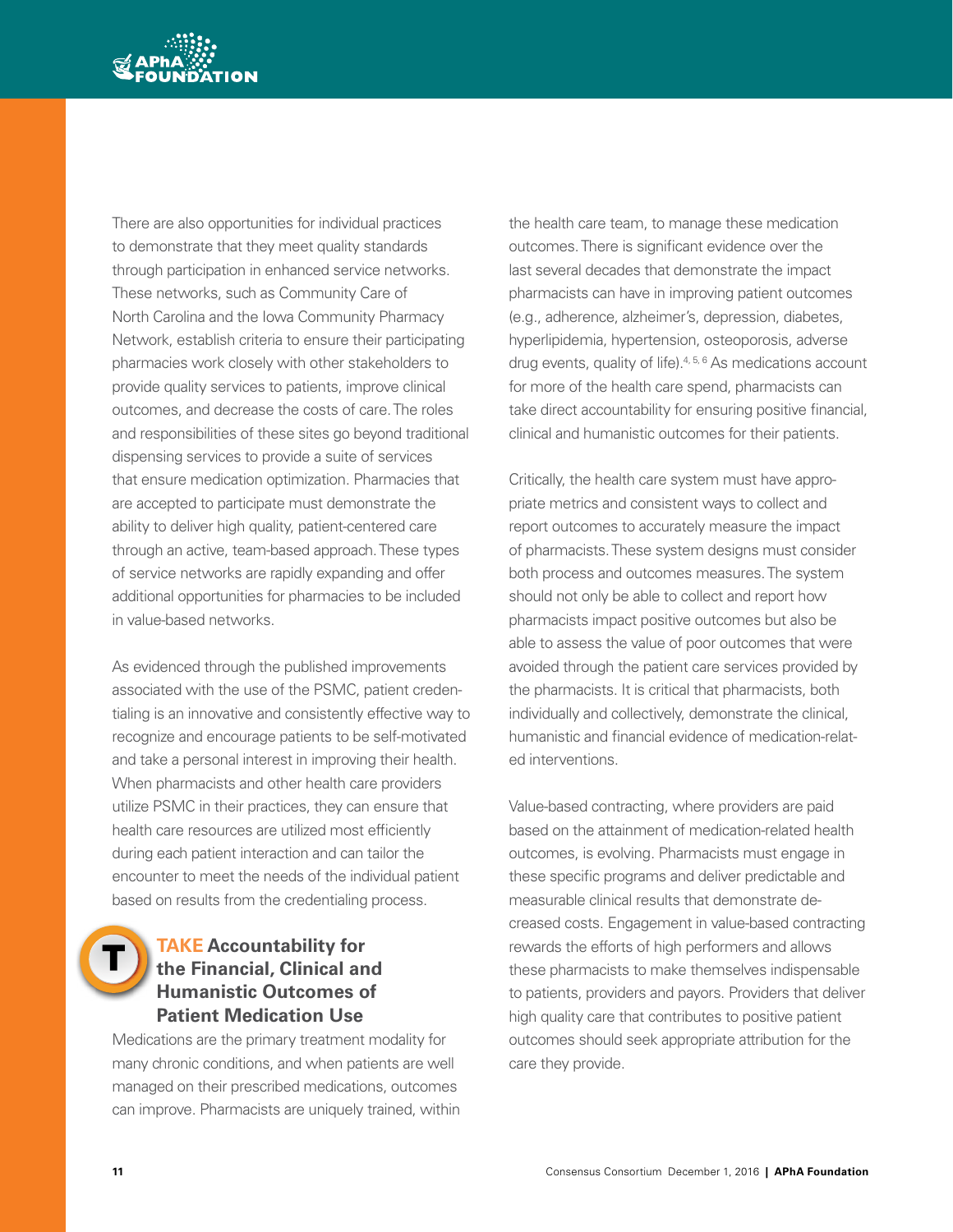

# **Conclusion**

The Consortium identified a principle-centered approach for "what" needs to happen to optimize the delivery of patient care. If we: 1) Inspire patients, providers and payors to transform the health care system; 2) Make the patient the center of all health care decisions; 3) Promote access to evidence and information that elevates clinical decision-making; 4) Align the incentives for patients, providers and payors; 5) Cultivate quality improvement and practice enhancement; and 6) Take accountability for the financial, clinical and humanistic outcomes of patient medication use, we can optimize the way health care is delivered.

The APhA Foundation will continue to work with system stakeholders to develop tools and resources that will guide stakeholders on "how" to translate these principles into practice and invent a preferred future for our health care delivery system.

# **About the APhA Foundation**

The APhA Foundation recognizes that innovation is the key to breakthrough thinking that leads to dramatic system improvements. The APhA Foundation continuously searches for and evaluates the next innovation that will improve people's health through pharmacists' patient care services. The APhA Foundation has convened and collaborated with top thought leaders to discuss future practice innovation and created practice resources for the following topics: Medication Therapy Management<sup>7</sup>, Depression<sup>8</sup>, Chronic Obstructive Pulmonary Disease<sup>9</sup>, Appointment Based Model<sup>10</sup>, Collaborative Practice Agreements<sup>11</sup>, and Pharmacogenomics<sup>12</sup>. From these discussions, ideas for new tools and innovative practice models have been successfully developed and implemented.

The APhA Foundation is a 501(c)(3) charitable nonprofit organization recognized as a national leader in pharmacy practice-based research and has a history of producing innovative programs that improve the quality of consumer health outcomes. Much of the APhA Foundation's research has been focused on chronic disease management that helps prevent serious complications, increased medical spending, and hospitalizations. Key outcomes typically evaluated include clinical, process, humanistic, and economic measures. Through the APhA Foundation's extensive experience in designing and implementing innovative care models, it has developed a vault of resources that empower communities to collect and analyze meaningful data in an organized and efficient way. Key information and outcomes of our research projects can be found at APhAFoundation.org.13, 14, 15, 16, 17, 18, 19, 20, 21, 22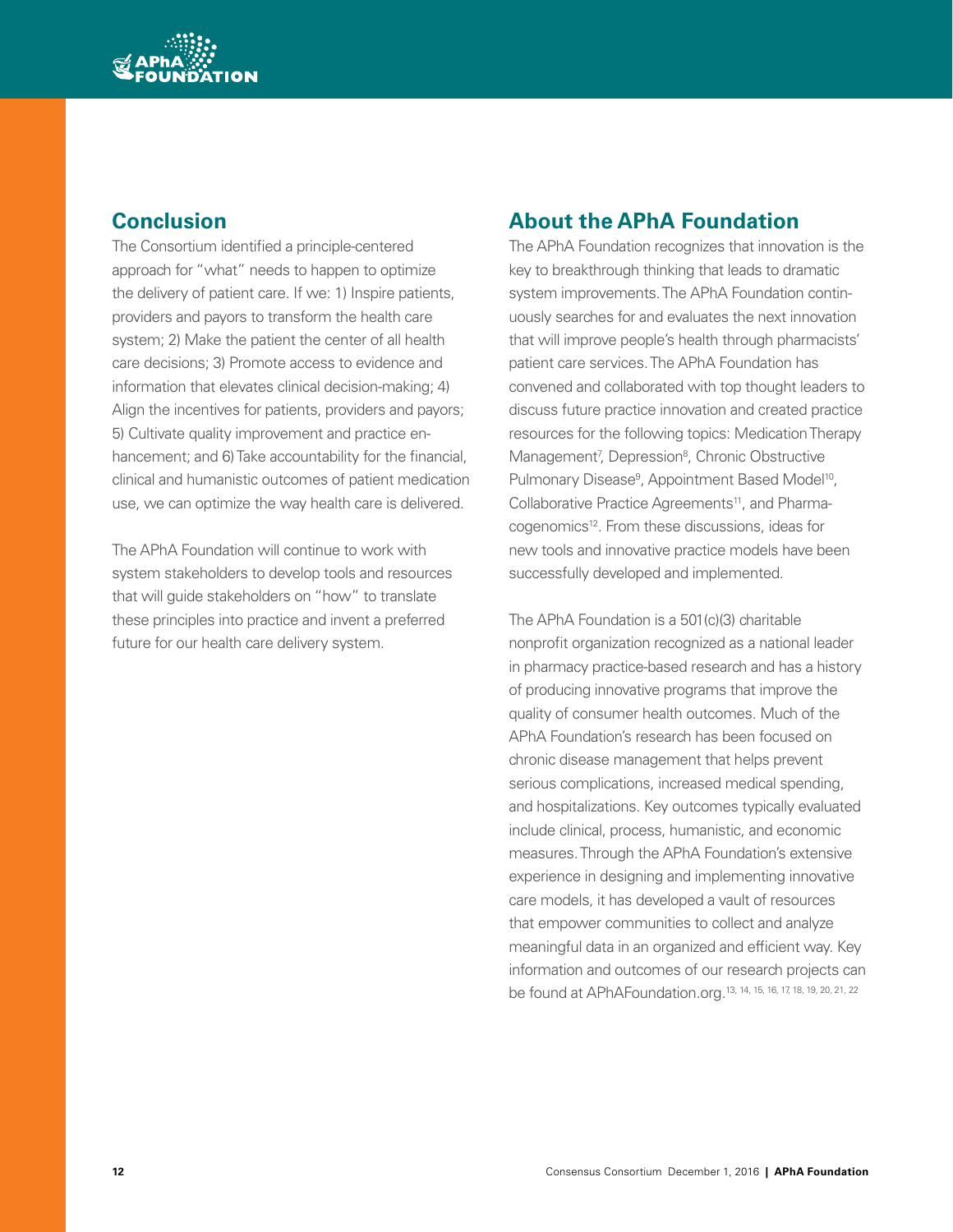

# **Participants in the Consortium Conference**

**Amanda Applegate, PharmD, BCACP** Pharmacy Clinical Services Coordinator Balls Food Stores Kansas City, KS

**Tery Baskin, PharmD** President and CEO **RxResults** Little Rock, AR

**John Beckner, BSPharm** Senior Director, Strategic Initiatives National Community Pharmacists Association Alexandria, VA

**Dean Benton, BSPharm** Clinical Coordinator Dillons Pharmacy Hutchinson, KS

**Benjamin Bluml, BSPharm** Senior Vice President, Research and Innovation APhA Foundation Washington, DC

**Kelly A. Brock, PharmD** President KB Pharmacy Solutions Tustin, CA

**Barry Bunting, PharmD** National Practice Leader, Health Plan Innovation Ateb Raleigh, NC

**Mark Cziraky, PharmD** Vice President of Research HealthCore, Inc., an Anthem Company Philadephia, PA

**John Forbes, BSPharm** Owner Medicap Pharmacy Des Moines, IA

**Scott Hamstra, MD** Infectious Disease Specialist U.S. Indian Health Service Tuscon, AZ

**Elizabeth K. Keyes, BSPharm** Executive Director APhA Foundation Washington, DC

**Sandra Leal, PharmD, MPH, CDE, FAPhA** Vice President for Innovation SinfoniaRx Tuscon, AZ

**Thomas Menighan, BSPharm, MBA, ScD, FAPhA** Executive Vice President and CEO APhA Washington, DC

**Shannon Peter, PharmD** Clinical Pharmacy Manager Think Whole Person Healthcare Omaha, NE

**Pete Sheldon** Vice President, Education & Patient Engagement Med-IQ Baltimore, MD

**Steve Simenson, BSPharm** Managing Partner Goodrich Pharmacies Anoka, MN

**Jann B. Skelton, BSPharm, MBA** President Silver Pennies Consulting North Caldwell, NJ

**Parisa Vatanka, PharmD, CTTS** Project Development Manager APhA Foundation Washington, DC